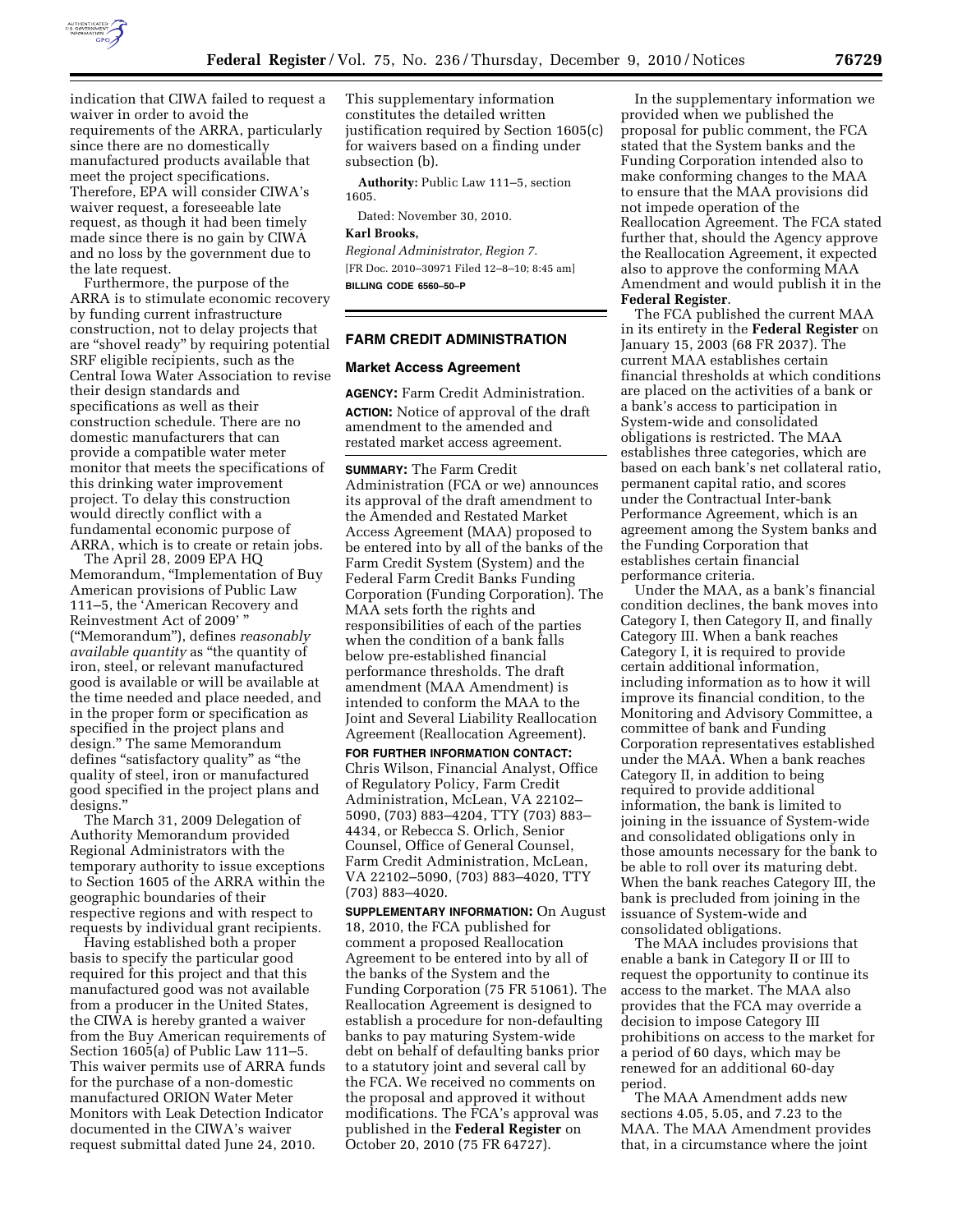and several payment provisions of the Reallocation Agreement have been triggered, all non-defaulting System banks will be able to issue System-wide obligations to fund payments under the Reallocation Agreement. This means that even banks in Category II and III could participate in such issuances. The MAA Amendment also provides that the MAA and the Reallocation Agreement are separate agreements, and invalidation of one does not affect the other.

The FCA now approves the MAA Amendment as set forth below. The FCA's approval is conditioned on the board of directors of each bank and the Funding Corporation approving the MAA Amendment. Neither the MAA Amendment, when it becomes effective, nor FCA approval of it shall in any way restrict or qualify the authority of the FCA or the Farm Credit System Insurance Corporation (FCSIC) to exercise any of the powers, rights, or duties granted by law to the FCA or the FCSIC. Finally, the FCA retains the right to modify or revoke its approval of the MAA, including the MAA Amendment, at any time.

The MAA Amendment, together with the recitals to the amendment, is as follows:

## **Amendment to the Amended and Restated Market Access Agreement**

This amendment to the amended and restated market access agreement (the ''*Amendment*'') is made as of the [\_\_] day of [\_\_\_\_\_\_\_] (the ''*Effective Date*''), by and among AgFirst Farm Credit Bank; AgriBank, FCB; CoBank, ACB; the Farm Credit Bank of Texas; and the U.S. AgBank, FCB (as successor to the Farm Credit Bank of Wichita and the Western Farm Credit Bank under Section 7.12 of the Market Access Agreement) (each, a ''*Bank,*'' and collectively, the ''*Banks*''), and the Federal Farm Credit Banks Funding Corporation (the "*Funding Corporation*'').

*Whereas,* the Banks and the Funding Corporation desire to adopt a contractual reallocation of each Bank's joint and several liability obligations as an alternative to Section 4.4(a)(2) of the Farm Credit Act of 1971, as amended (the ''*Joint and Several Liability Reallocation Agreement*'');

*Whereas,* the Banks and the Funding Corporation desire to amend the Amended and Restated Market Access Agreement dated July 1, 2003 (the ''*Market Access Agreement*'') in order to effectuate the intended purpose of the Joint and Several Liability Reallocation Agreement;

*Whereas,* the boards of directors of the Banks and the Funding Corporation

gave approval to the Amendment subject to certain conditions;

*Whereas,* the Amendment was submitted to the Farm Credit Administration (the "*FCA*") for approval and to the Farm Credit System Insurance Corporation (the ''*Insurance Corporation*'') for an expression of no objection;

*Whereas,* the FCA published a description of this Amendment in connection with the publication of the Joint and Several Liability Reallocation Agreement in the **Federal Register** on August 18, 2010 and sought comments thereon;

*Whereas,* after receiving comments on the Joint and Several Liability Reallocation Agreement,[1] the FCA, pursuant to the letter dated approved this Amendment subject to modifications, if any, that are acceptable to the Banks and the Funding Corporation and a notice of such approval was published in the **Federal** 

**Register** on [*llell]*; *Whereas, the Insurance Corporation,* pursuant to the letter dated [\_\_\_\_\_],<br>from the Insurance Corporation to the Banks and the Funding Corporation, expressed no objection to this Amendment;

*Now therefore,* in consideration of the foregoing, the Banks and the Funding Corporation, intending to be legally bound hereby, agree to further amend the Market Access Agreement as follows:

*Section 1.01* After current Section 4.04 of the Market Access Agreement, add new Section 4.05, which reads as follows:

''Section 4.05. *Relationship to the Joint and Several Liability Reallocation Agreement.* A Category II Bank shall not be subject to the Final Restrictions and Category II Interim Restrictions, to the extent that the Final Restrictions and Category II Interim Restrictions would prohibit such Category II Bank from issuing debt required to fund such Category II Bank's liabilities and obligations under the Joint and Several Liability Reallocation Agreement.''

*Section 1.02* After current Section 5.04 of the Market Access Agreement, add new Section 5.05, which reads as follows:

''Section 5.05. *Relationship to the Joint and Several Liability Reallocation Agreement.* A Category III Bank shall not be subject to the Final Prohibition or Category III Interim Restrictions, to the extent that the Final Prohibition or Category III Interim Restrictions would prohibit such Category III Bank from issuing debt required to fund such Category III Bank's liabilities and obligations under the Joint and Several Liability Reallocation Agreement.''

*Section 1.03* After current Section 7.22 of the Market Access Agreement, add new Section 7.23, which reads as follows:

''Section 7.23. *Relationship to the Joint and Several Liability Reallocation Agreement.* This Restated MAA and the Joint and Several Liability Reallocation Agreement are separate agreements, and invalidation of one does not affect the other.''

*Section 1.04 Continuation of Market Access Agreement.* Except as expressly provided in this Amendment, the Market Access Agreement shall remain in full force and effect in accordance with its terms.

*Section 1.05 Counterparts.* This Amendment may be executed in two or more counterparts, each of which shall be deemed to be an original, but all of which together shall constitute a single document.

*In witness whereof,* each party hereto has caused this Amendment to be executed by its duly authorized officers or representatives, all as of the date written below.

AGFIRST FARM CREDIT BANK By:

| Name:                            |
|----------------------------------|
| Title:                           |
| Date:                            |
| <b>AGRIBANK, FCB</b><br>By:      |
| Name:                            |
| Title:                           |
| Date:                            |
| COBANK, ACB<br>By:               |
| Name:                            |
| Title:                           |
| Date:                            |
| Farm Credit Bank of Texas<br>By: |
| Name:                            |
| Title:                           |
| Date:                            |
| <b>U.S. AGBANK, FCB</b><br>By:   |
|                                  |

<sup>&</sup>lt;sup>1</sup> We note that, although this paragraph states that the FCA received comments on the Reallocation Agreement, we did not receive comments on it.